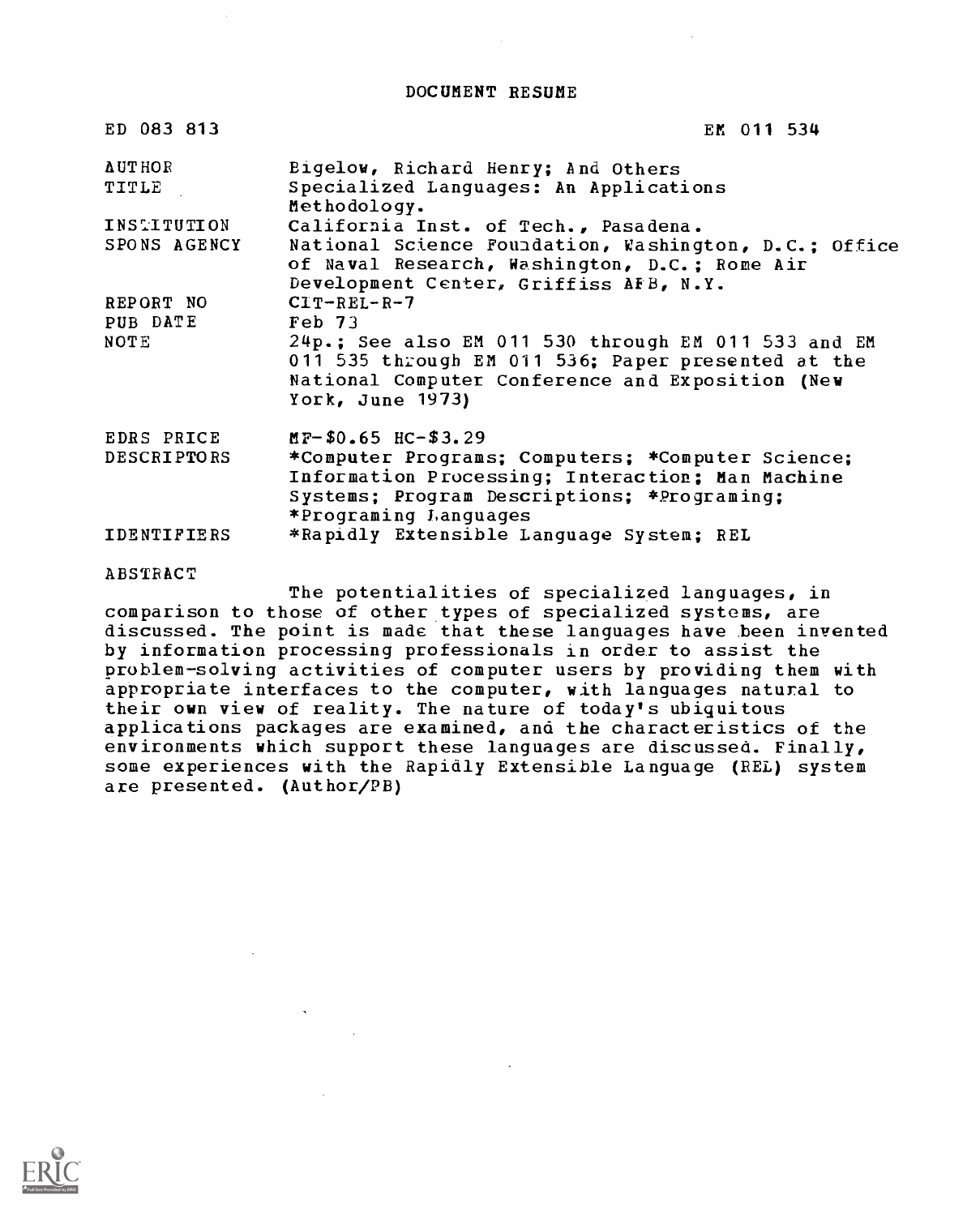a project report on

EL

Co-principal investigators: Bozena Henisz Dostert Frederick B. Thompson

 $\mathfrak{m}$ 

 $\omega$ 

Y.

り

Ű.

 $\alpha$ 

un hij

 $\overline{O}$ California Institute of Technology Pasadena, California , 91109

FILMED FROM BEST AVAILABLE COPY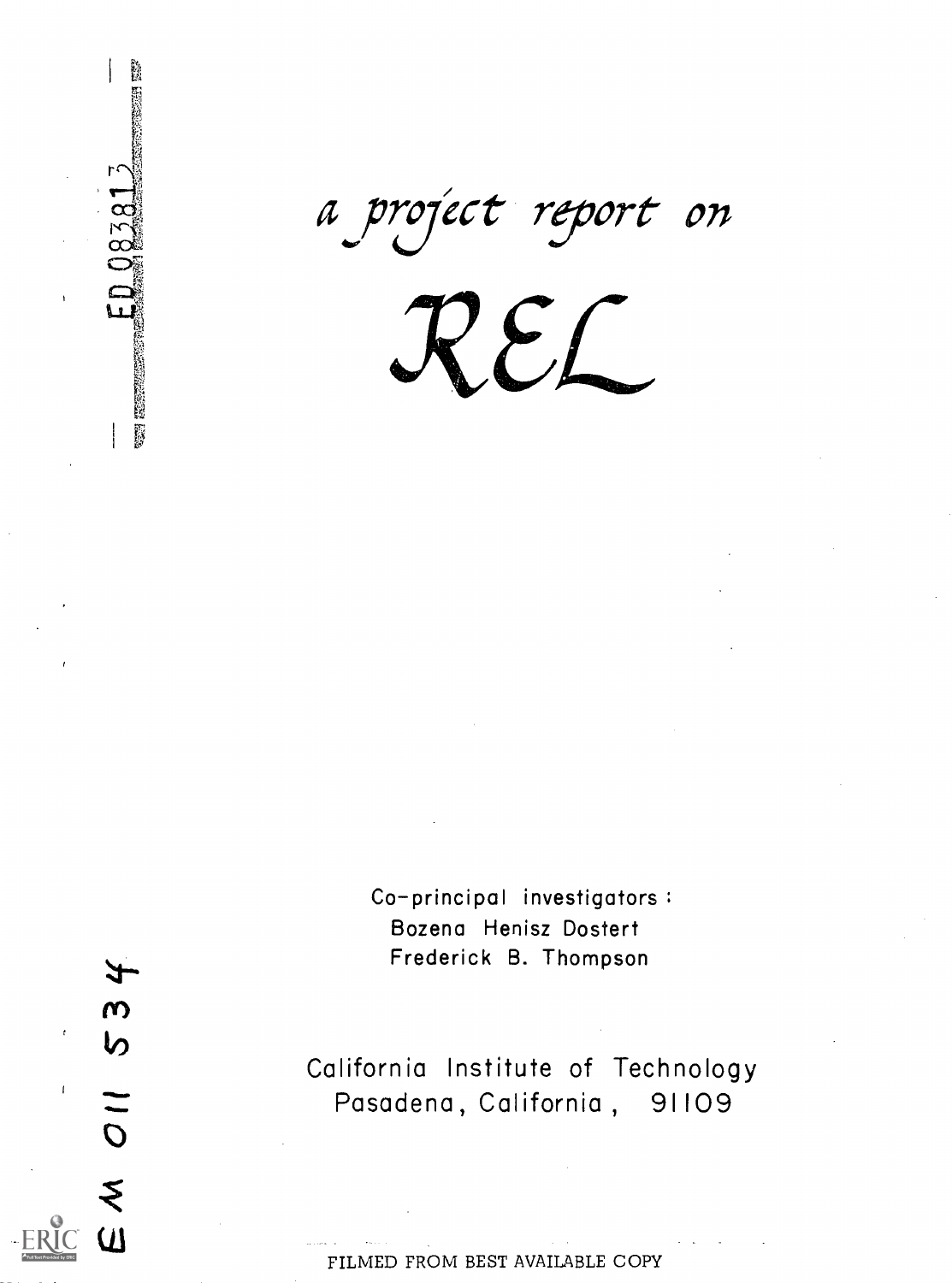Specialized Languages: An Applications Methodology

Richard Henry Bigelow Norton Robert Greenfeld Peter Szolovits Frederick B. Thompson

February 1973 REL Project Report No. 7

This research has been supported by:

Office of Naval Research contract #N00014-67-A-0094-0024 National Science Foundation grant #GH-31573<br>Rome Air Development Center contrast #F30602-72-C-0249

This paper has been accepted for presentation at the National Computer Conference and Exposition, New York, June 1973.

÷.

California Institute of Technology Pasadena, California 91109

U.S. DEPARTMENT OF WEALTH.<br>
EDUCATION A WELFARE<br>
NATIONAL INSTITUTE OF<br>
EOUCATION<br>
EOUCH HAS BEEN REPRO<br>
DUCED EXACTLY AS RECEIVED FROM<br>
DUCED EXACTLY AS RECEIVED FROM<br>
ATING IT POINTS OF VIEW OR OPINIONS<br>
STATED DO NOT NE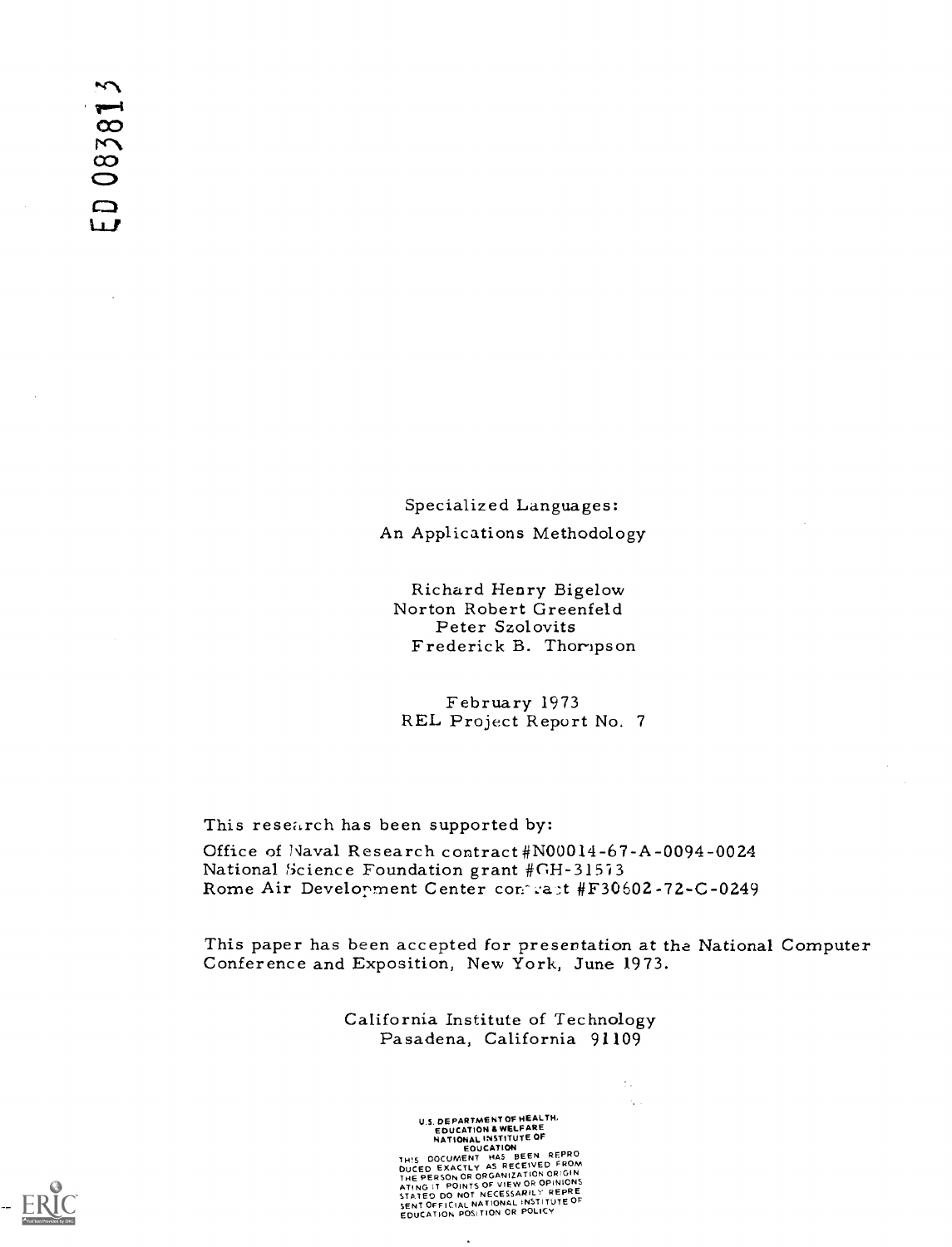Abstract: Information processing professionals, in their quest to assist the problem-solving activities of computer users, have invented a variety of specialized systems which facilitate work in particular areas. This paper considers the potentialities of specialized languages in comparison to other types of specialized systems. We discuss the characteristics of environments to support these languages and present our experience with one such environment, the REL system.

Index terms: specialized languages, applications languages, REL, metalanguages, English question-answering systems, relational data bases, language implementation, specialized environments, applications systems.

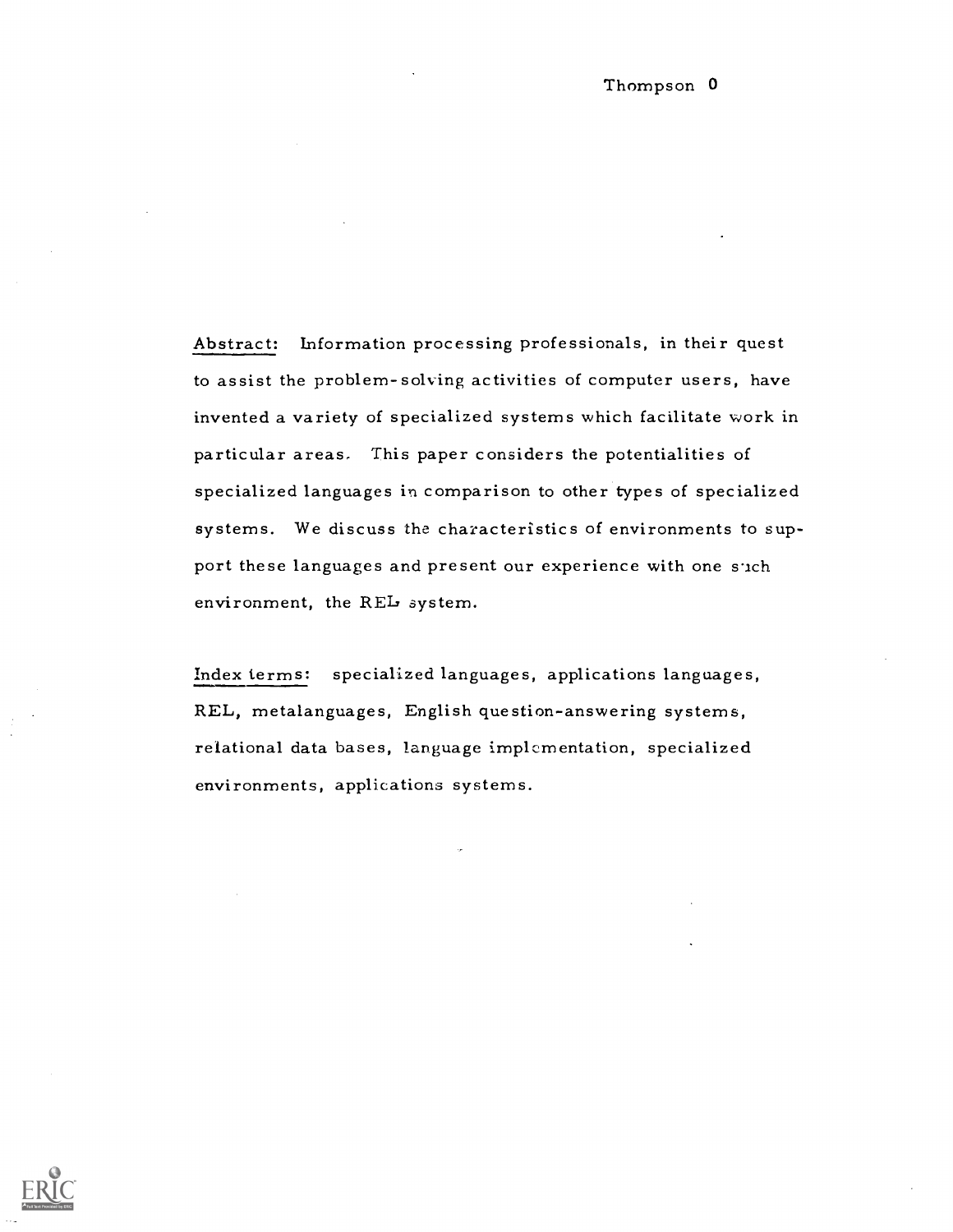## SPECIALIZED LANGUAGES: AN APPLICATIONS METHODOLOGY

One objective of the information processing community is to aid the problem solving activities of its clients. In this paper, we will discuss a methodology for serving the needs of the "user", that is the end-user: the manager running an organization, the accountant understanding the financial condition of a company, the anthropologist studying a culture, the engineer designing some equipment, the physicist analyzing an experiment, or the meteorologist predicting the weather. Each of these users has his own particular, idiosyncratic problems. The computer should be an effective tool for him in dealing with these problems. Our methodology is designed to provide each of these users vith an appropriate interface to the computer, with a language which is natural to his view of reality.

In this paper we examine the nature of today's ubiquitous applications packages, discuss our notion of applications languages and present some of our experience with the REL system, which has been designed to incorporate our views on specialized user languages.

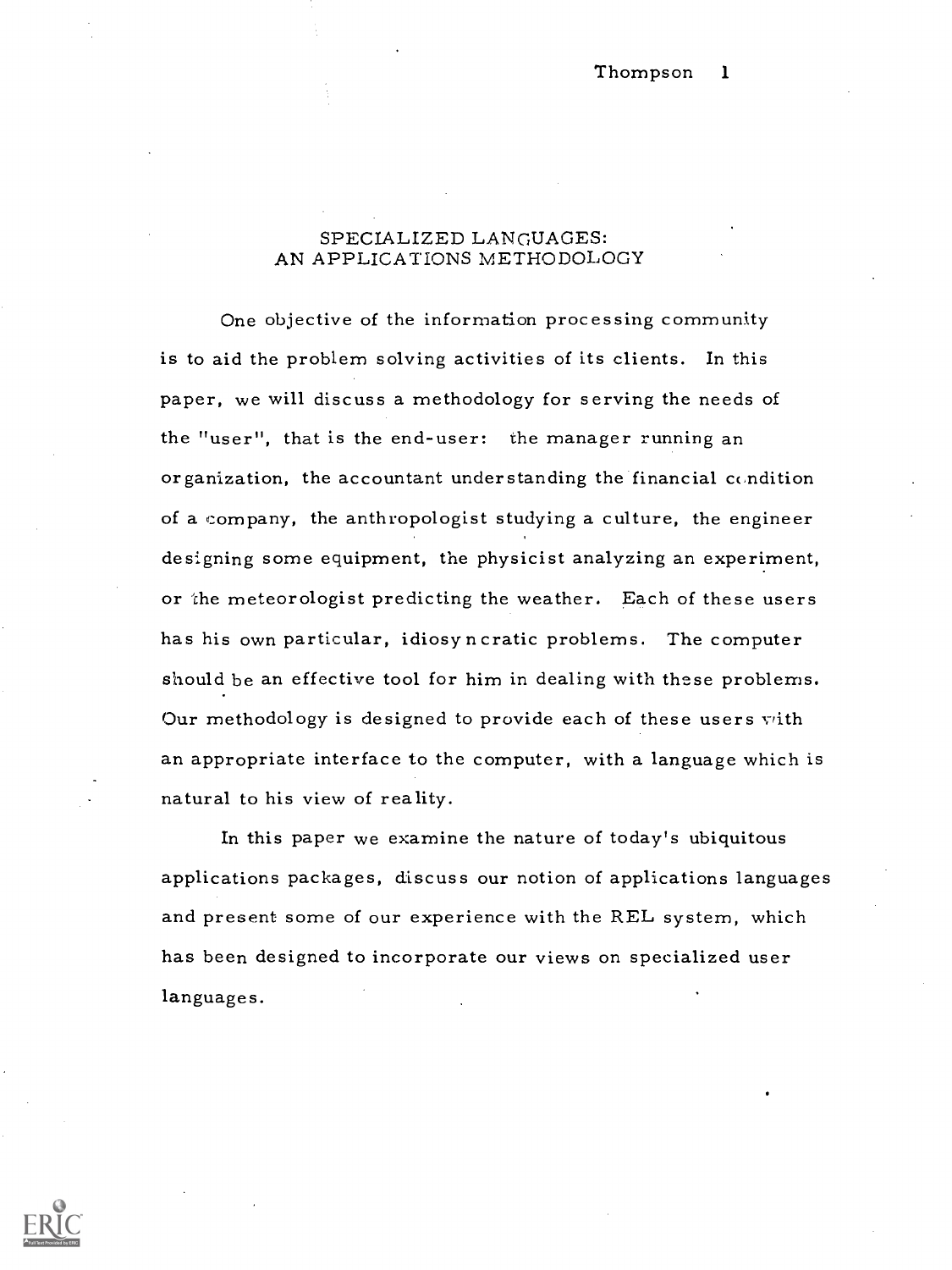### APPLICATIONS PACKAGES

The bare hardware of a computer, from the point of view of the user, is impotent. An operating system augmented by a few language processors, e.g. FORTRAN and COBOL, is hardly more useful. Indeed, when constructing complex applications for an end user, the standard programming technique is to first build a set of data structures and utility routines which then become the user's environment and make the computer habitable. We will call any consistent set of such structures and routines an applications package.

The need for many such applications packages is clearly demonstrated by their existence and wide usage. Examples are standard programs for payroll and inventory control in business, the SPSS [ 1] package for statistical analysis, subroutine libraries and languages such as NAPSS [2] for numerical analysis, and APT [3] for machine tool control. Hundreds of other illustrations may easily be found  $[4, 5]$ .

All these systems have a common property: they provide operators which perform meaningful unit operations needed by their users, Their primitives draw up payrolls, compute correlations and solve differential equations. We wish to examine how the user invokes these primitive operations to fulfill his requirements.

In the most unsophisticated system, the user invokes a unitary operator: e. g. "produce the payroll". This is a complete

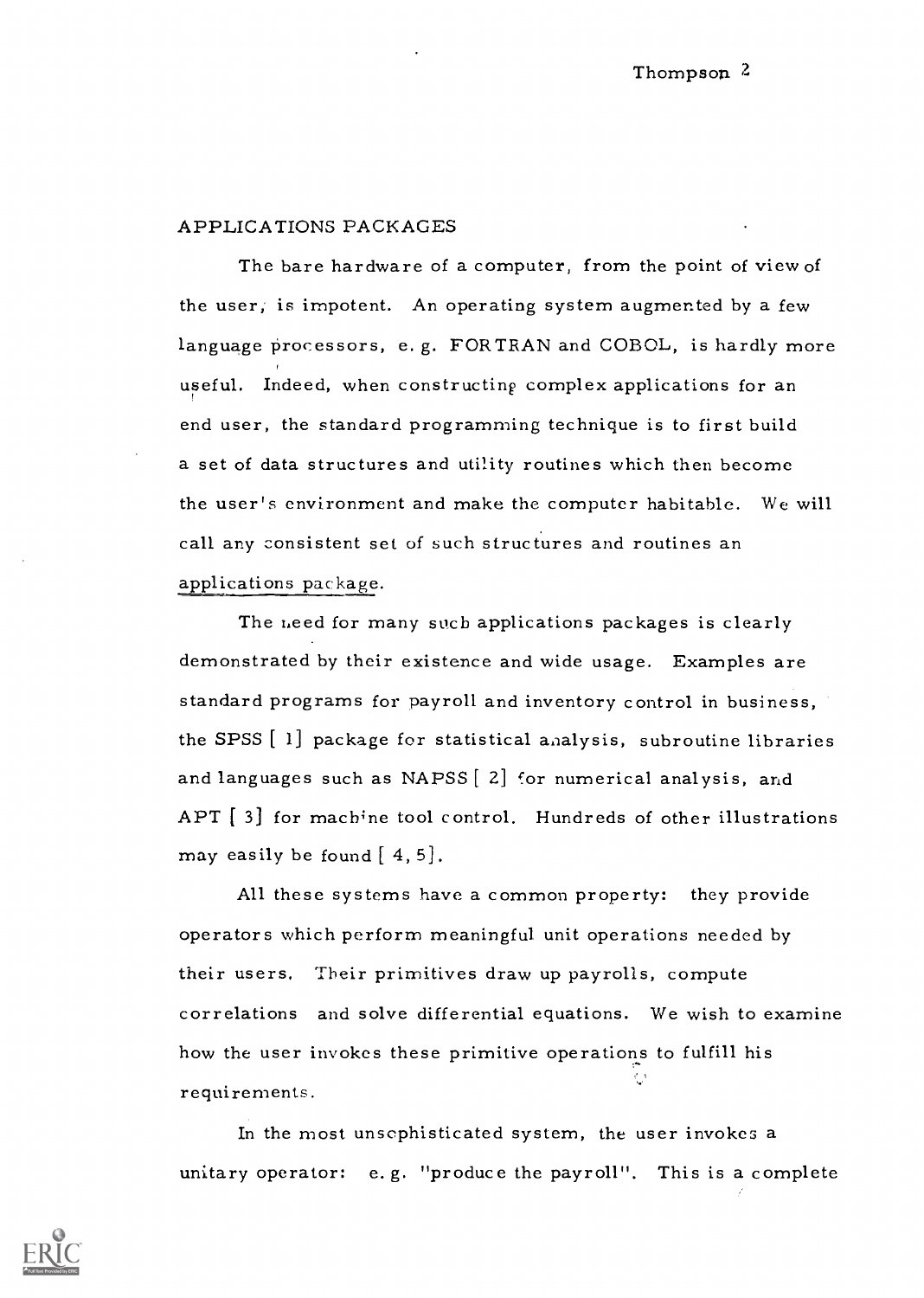program, perhaps operating on large bodies of data, with wellunderstood, structurally constant results. Because this type of applications package supports only a single aspect of its users' reality, and, being optimized around a single task it is not easily modifiable to meet even simple contingencies, it often quickly becomes inadequate. Even payroll problems change in structure, as well as in data, and because the user has no concept of the computer representation of sub-parts of the whole problem, he is left with the use of a partly obsolete operator, or he becomes dependent on his programmers to make even the most minor structural changes in his problem solutions.

The typical computer user, in fact the typical person, has concerns which consist not of single, all-encompassing operations, but of a number of lower level tasks which in combination allow the solution of a range of related problems. For example, the accountant does not care merely that he be able to produce his quarterly financial report. He has to be able to investigate the data on various aspects of the company's fiscal status to understand his problems. The products he produces are not just the periodic reports, but also tax and cash flow calculations, projections, special briefings, etc. Similarly, the physicist manipulating his experimental data looks not for a single answer, but for a multitude of indications and partial results which may help him understand the processes he is studying.

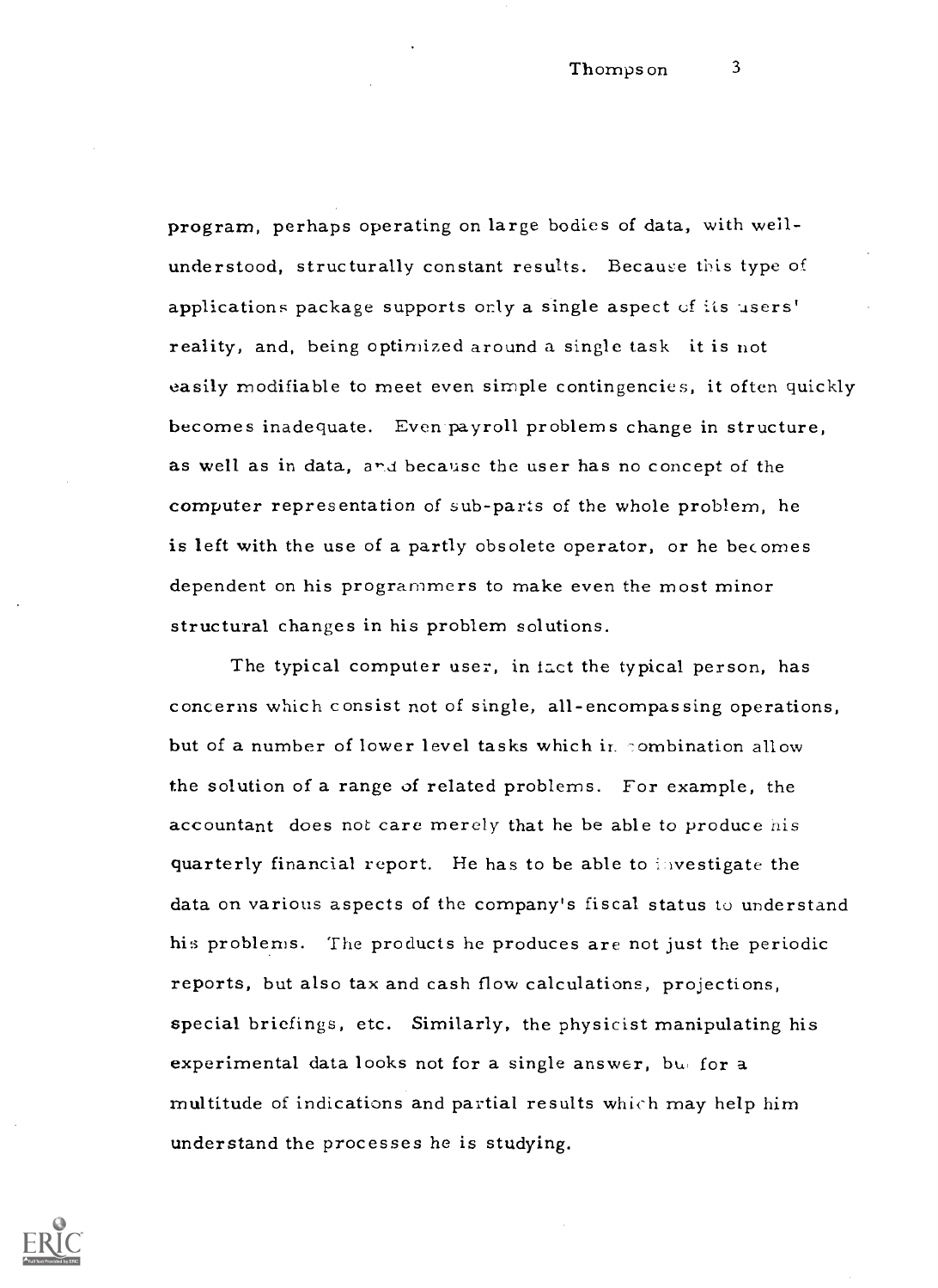A computer system which supports si.ch investigations must embody a number of different primitive operators, to correspond to the variously complex conceptual units of the user. It must also allow the hierarchical combination of these primitives to build up the operations which match higher level user concepts.

The common production of standardized subroutine libraries in many fields attests to the widespread acceptance of this view. Such libraries, along with the standard algebraic computer languages, allow the construction of hierarchically composed calls on the primitives, offering flexibility and power. What, then, are the inadequacies of these sophisticated applications packages to the user?

On the one hand, a computer system for a particular user must embody a !arge set of the conceptual primitives of his problem area in order to be useful to him. In addition, however, that system must also exclude the incursion of as many as possible of those computer concepts unrelated to the problem area. All of today's generally available programming languages have a strong bias in their syntactic and semantic capabilities to fit the needs of their designers, namely computer scientists. Their natural primitives include the control of storage, input and output, the declaration of procedures, data types, etc. Every one of these concepts is foreign to the problem area in which the non-programmer user is working. Thus, although the subroutines in a library may well represent valid primitives to our user, the irrelevant concepts

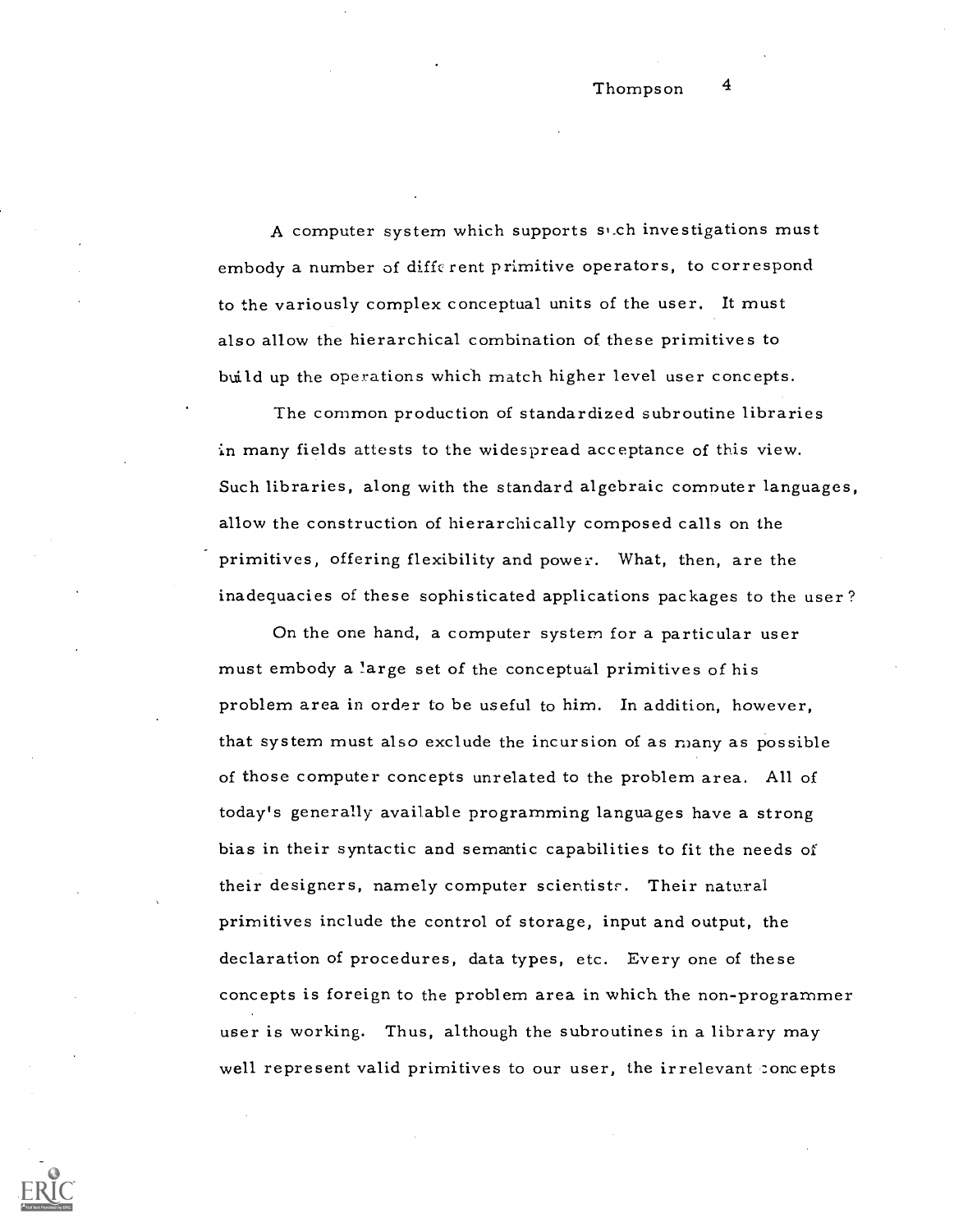of program control, procedure calling and data management intrude upon and disrupt his problem solving. The user cannot build up problem structures nor introduce new relationships in his data in a manner natural to his understanding of his problem domain. Indeed, he must cope with "computerese" concepts of job control language, data files and procedure invocations merely to access the primitive operations provided him  $[6]$ .

Current users struggle with this disruption in different ways: the accountant must work through a programmer, removing himself from direct contact with his data; the physicist often becomes a programmer, sacrificing his productivity as a scientist to develop competence in a field of only incidental interest to his work. We believe it to be the responsibility of the information science community to seek better technical solutions to the problem of providing the end user with more viable tools.

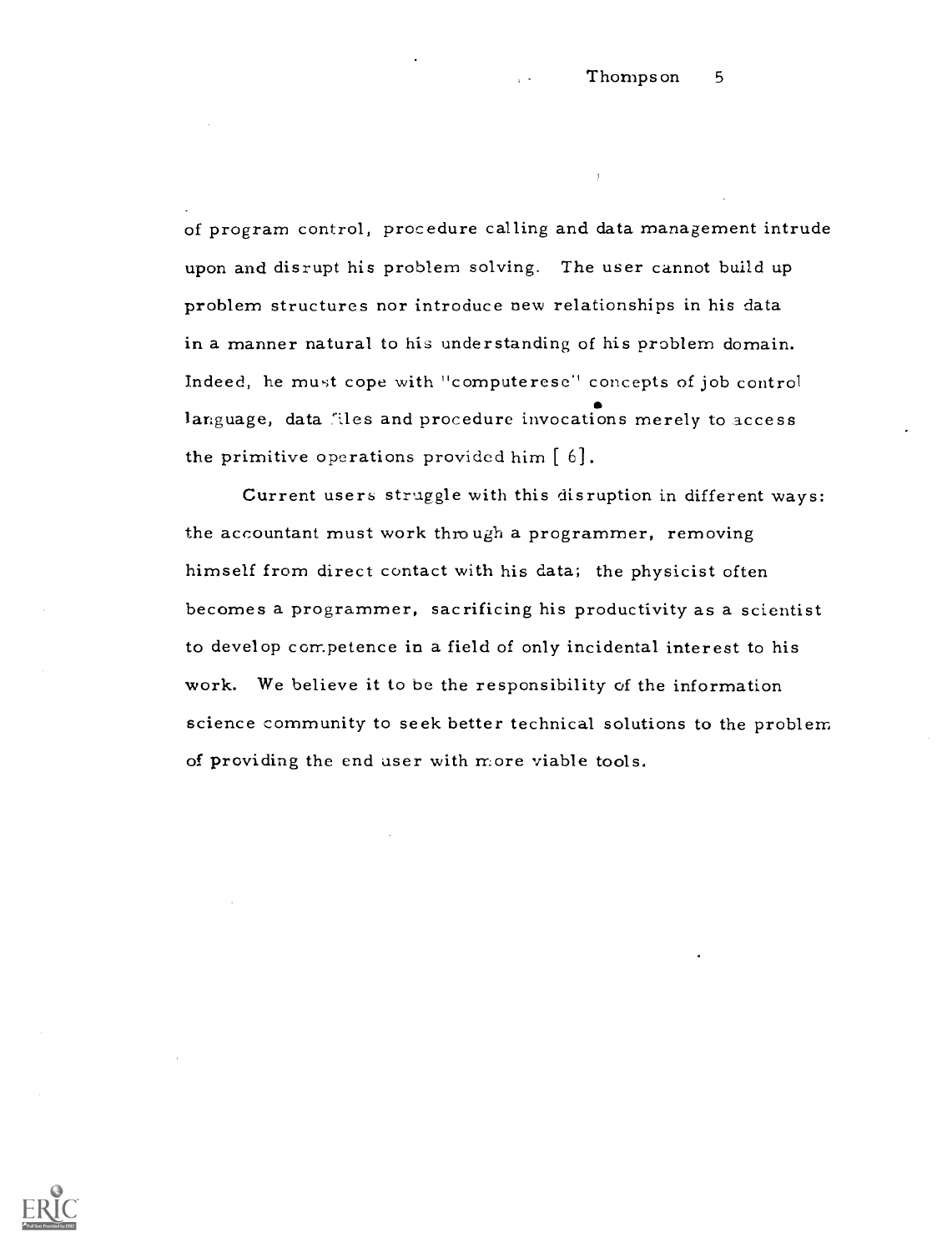## APPLICATIONS LANGUAGES

To be most effectively utilizable, the computer must metamorphase to be each user's own conceptual machine. It must embody exactly those primitive notions which the user finds fundamental; it must support exactly that structuring of complex problems which the user finds natural. And because the user must be able to communicate easily with his machine, it must provide for communication in a language which embodies the user's conceptual primitives and the means of composing them clearly and concisely.

It is not generality that the language must provide. Indeed it is exactly in its ability to reflect the biases, limits and idiosyncratic representation of the user's reality that a specialized language finds its greatest strengths. The user brings with him a host of presuppositions, the knowledge of his field, of which he is only peripherally aware, but whose logic underlies all of his problem solving activities. General languages know nearly nothing about the problem domain. All checks, all limits, all structures must be explicitly expressed by the user. In any high-level application, the amount of knowledge which the user has about his data is so enormous that to enter it as explicit instructions to the computer system is unconscionably tedious. Further, to probe his data in a system which recognizes none of his tacit knowledge forces the user to ,conclude that the system is shallow and "obviously stupid."

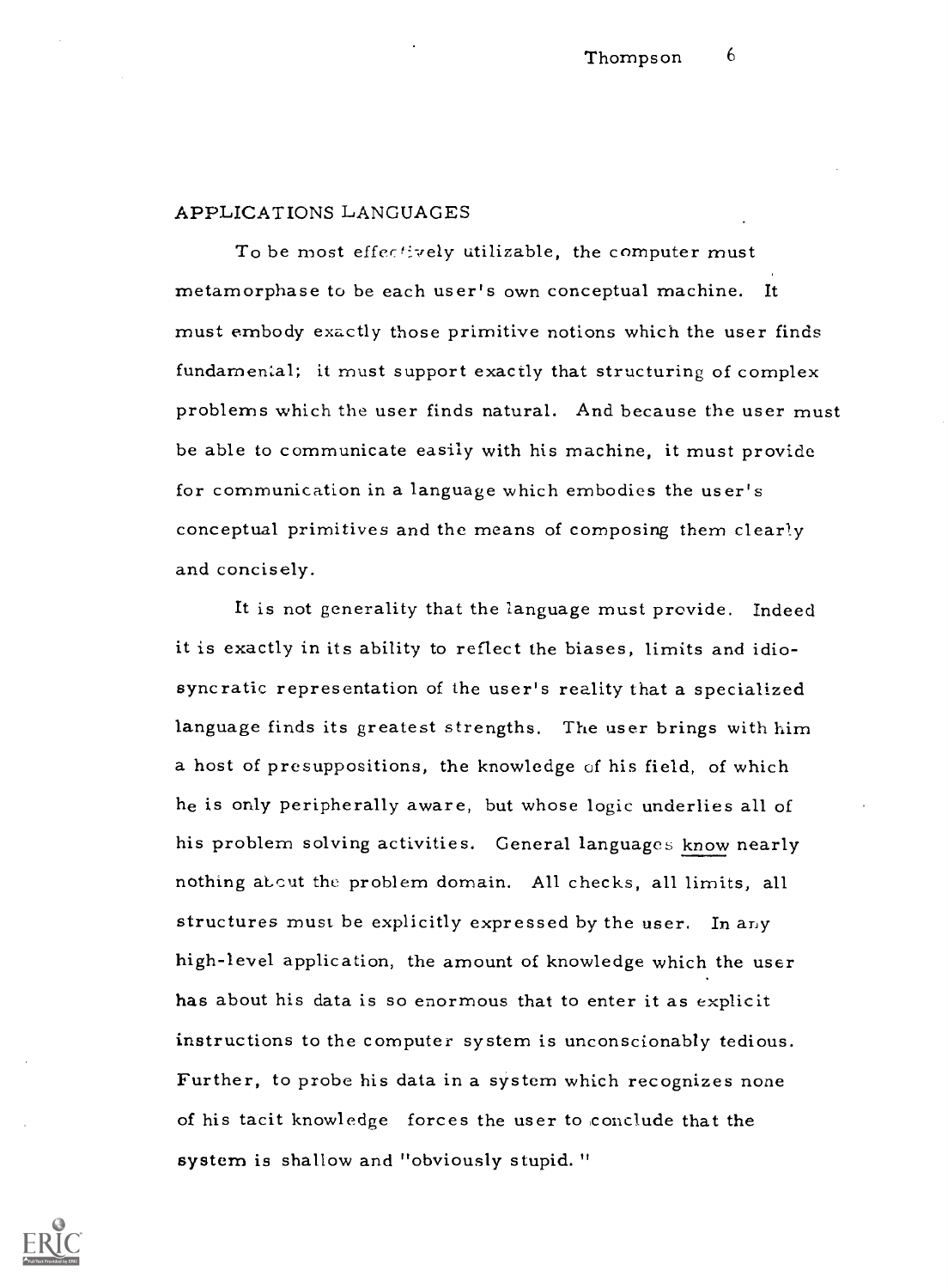The implicit inclusion of the tacit knowledge of a specialized problem domain is the advantage which gives the applications language both expressive conciseness and computational efficiency in the problem solving tasks of the particular end user  $\lceil 7 \rceil$ . With such a language the user can concentrate on his problem instead of the programming details. There is no intrusion of foreign concepts from the implementation - the user manipulates structures and operators that are familiar and relevant. He can compose the operators in different ways to solve various aspects of his problem. The power of the language opens new options and capabilities in his use of the computer, and the naturalness of the language allows him to exploit these capabilities himself, bringing his own implicit knowledge and intuition to bear without having to work through a programmer.

At the same time, the embodiment of the user's presuppositions implicitly in the prior programming of the primitive operators results in increased computational efficiency. It is often erroneously assumed that higher level, user oriented languages entail increased computing times as well as excessive implementation costs. Quite the contrary. The existence of specialized knowledge of the field of application allows more global optimization of the basic primitives. And once programmed, these primitives can be composed in the solution of wide ranging problems, being reused a multitude of times without involving any new programming

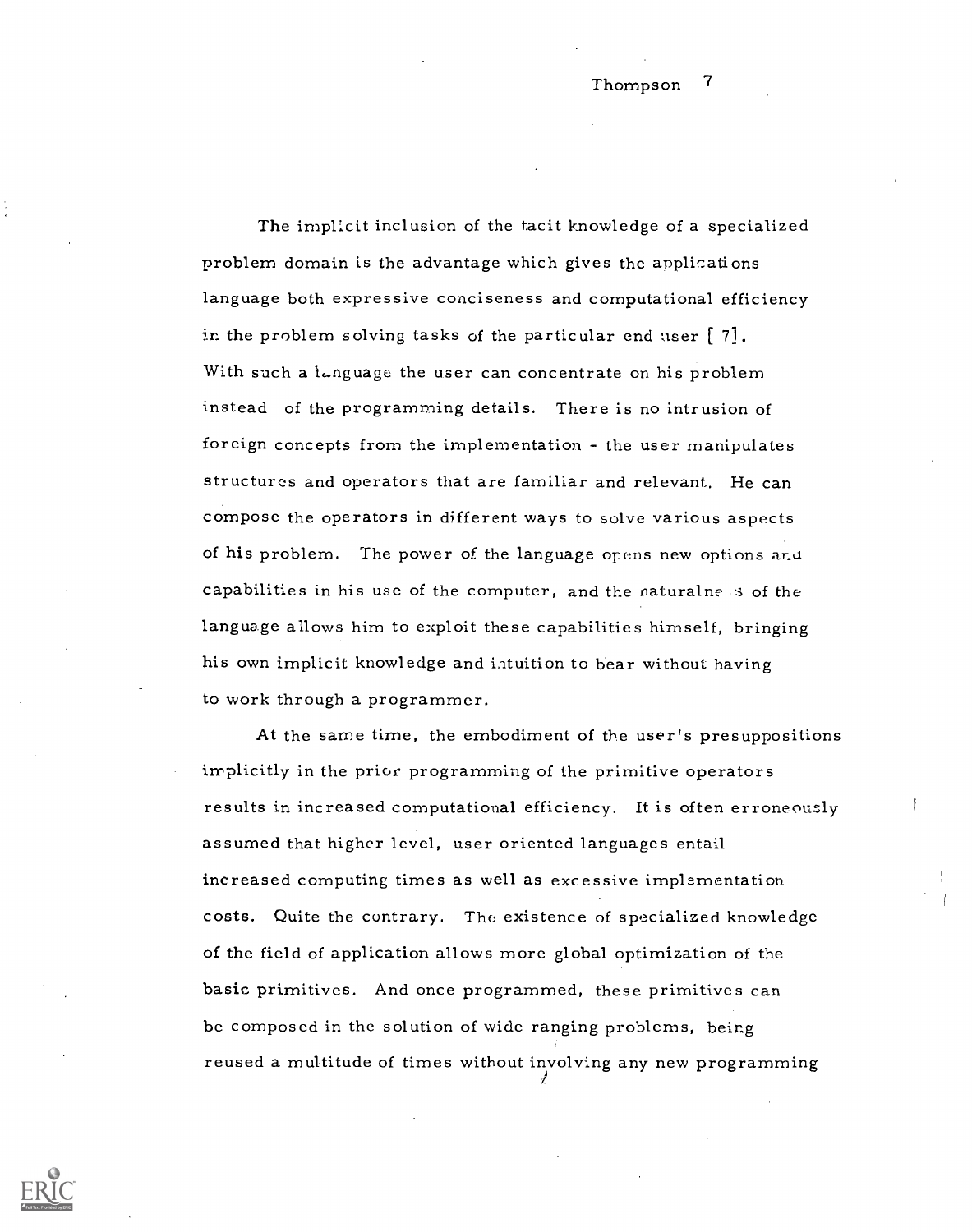tasks. One can appreciate the extent of such savings by considering the compaction of records and optimization of access to peripheral storage which the programming of specialized primitives can embody, savings in ultimate computer time which can amount to orders of magnitude for large data bases [ 8].

The fear has been expressed that the wide-spread development of such languages would lead to a large number of small user communities, each with its own highly specialized language, each unable to communicate data and methods of solution to the others. Consequently, the argument goes, we should concentrate upon standardizing our languages rather than specializing them, to allow the easy exchange of data, algorithms and personnel.

We find two related answers to this line of argument. First, we do not believe that our current experience with sharing data or programs justifies the requirement of adherence to rigid standards on the part of all computer users. Specialized languages already tend to arise in response to natural divisions which exist among groups of users. Hence, between gi oups isolated by specialized languages, it is already unlikely that they would profit from sharing of common technique and common data. Second, the increased capabilities provided a group by a specialized language may well justify accepting the cost of relative isolation. It is the user community's responsibility to regulate language development to achieve an economic balance

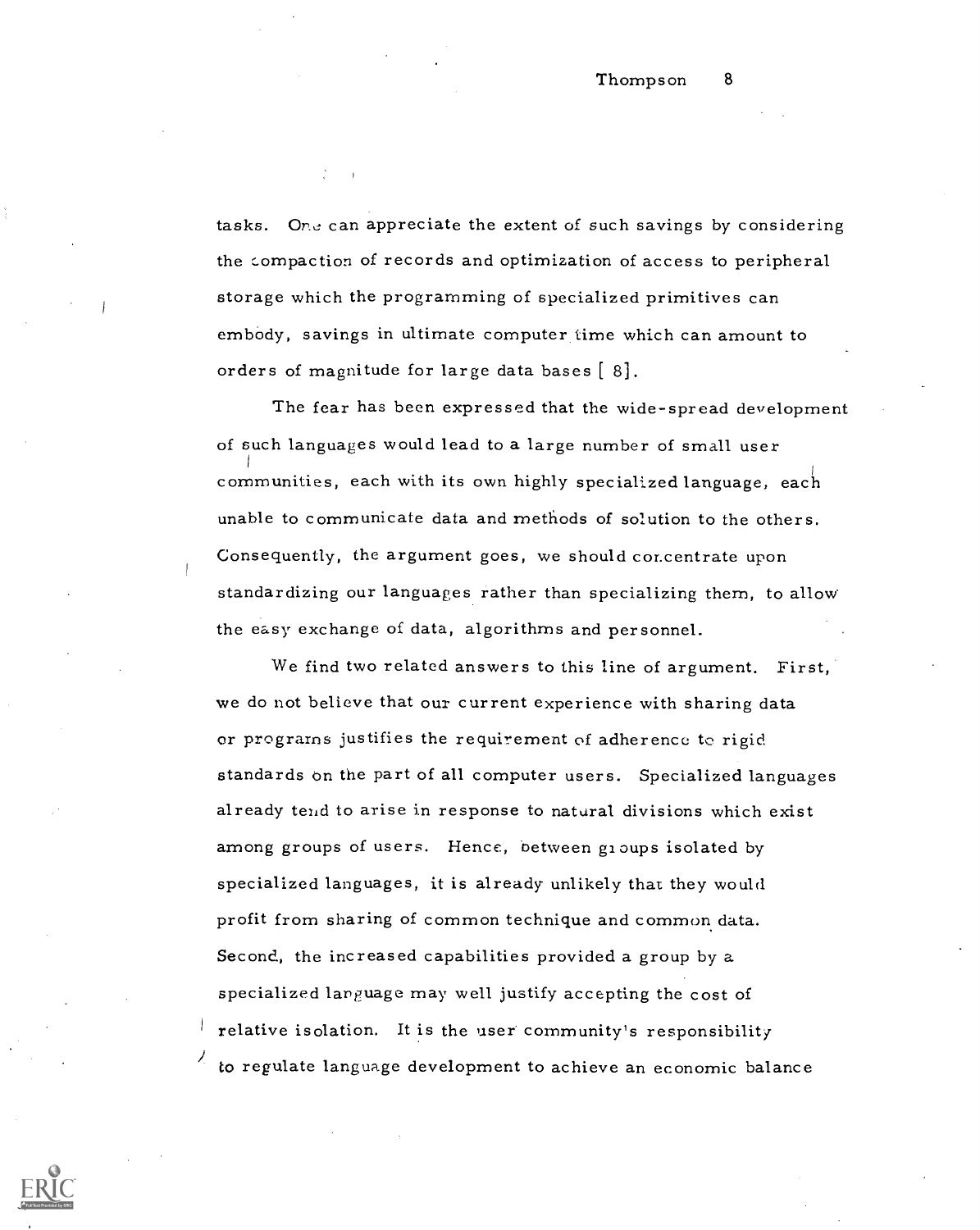between specialized capability and communication. Between groups where communication and sharing of data is desirable, their various specialized languages can explicitly facilitate precisely such co,nmon access and cross talk.

Currently, the economic factors underlying the decision of whether or not to create a specialized language are dominated by the cost of implementation. Technical advances of the sort we will describe can reduce this cost sufficiently to allow that decision to be made on the grounds discussed above. We turn now to an examination of the task of implementing specialized languages.

## METALANGUAGES

From the implementor's viewpoint, a computer language consists of a set of procedures which constitute the semantic primitives of the language, the set of data structure to which these are to be applied and a syntax which allows the user to compc.e his operations and to apply them to his data. The task cf the language implementor is to analyze the natural requirements of the user in each of these three areas and to design and code the procedures, data structures and syntactic processor to realize the language.

We can examine the language writer's problem just as we looked earlier at the end-user's problem. We note that current

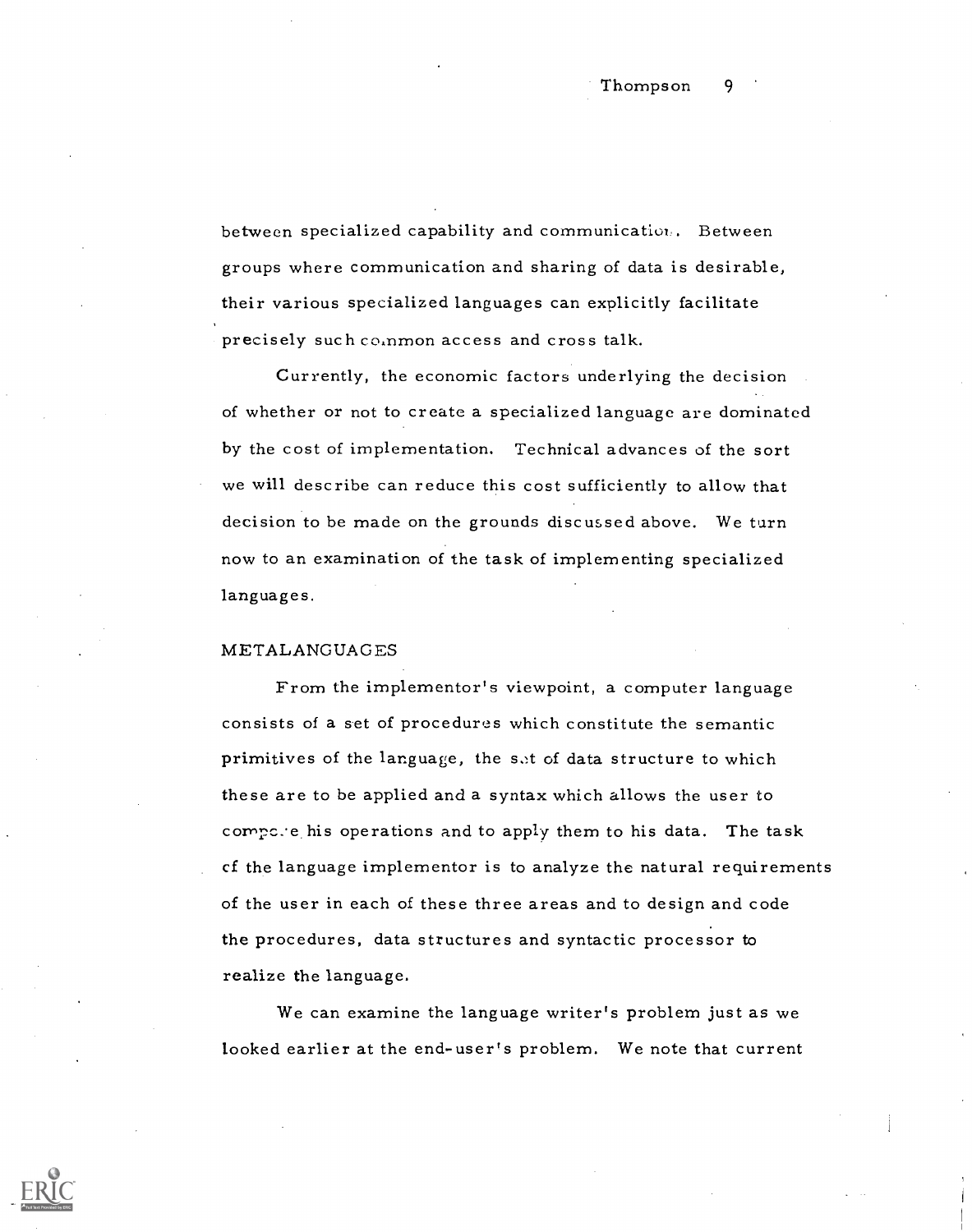programming languages do not have operators and data structures in their semantics which specifically support language implementation. Because their facilities are much more primitive and detailed, the construction of applications languages is difficult and costly. The language implementor needs a specialized language, just as the user does. The primitive concepts of this language must be parsing, storage management, permanent and temporary data base management, semantic compositions, etc. Again we emphasize that this implementor's language is not a generalized language. Not all implementors will want the same parser nor the same data base management scheme. However, for particular classes of language implementers, those implementing similarly structured user or object languages, a particular implementors' or metalanguage is useful.

A metalanguage structures and supports the task of the applications language implementor in the same way that the applications language structures and supports the task of the user. It allows the implementor to concentrate on the problems of designing his language and supports its implementation. For example, provision within the metalanguage of an efficient parsing algorithm coupled with a simple means of expressing syntax rules will allow the programmer to utilize a natural syntax in his language. He is no longer forced to a simple syntax by the high cost of implementing anew a complex parser. The

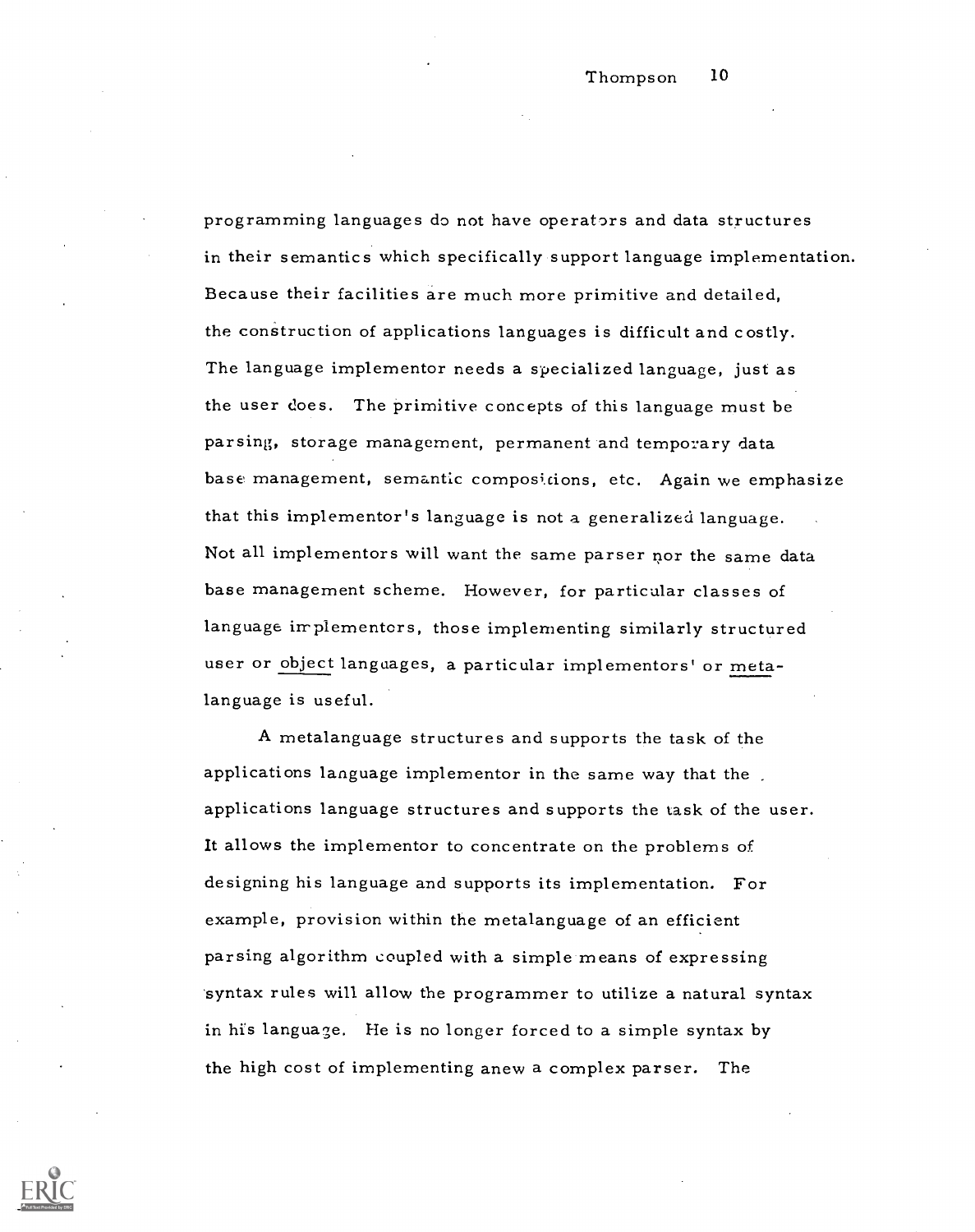Thompson 11

metalanguage can embody much of the tacit knowledge of the language implementor about the internal structure of the language. For instance, a rigid coupling between rules of grammar of the object language and the invocation of the associated semantic primitive routines allows the metalanguage to know the calling and return structures of these semantic routines, and to use this knowledge to allow a more concise description of the routine and to perform error checking cr optimization on the object language. The metalanguage also directs the attention of the language implementor to the central issues of his task: the construction of the operators and data structures that are significant to the user and a natural syntax for combining them,

## REL - THE RAPIDLY EXTENSIBLE LANGUAGE SYSTEM

The REL System has been developed to give concrete realization to the ideas presented in this paper and allow us to get actual experience with the use of such a system. Figure 1 gives a schennatic view of the system architecture from the viewpoint of this paper.

We will not further describe REL here, but will only enlarge upon those aspects which relate to ideas discussed in this paper. For a more complete description of REL, see references [ 9, 10, 11].

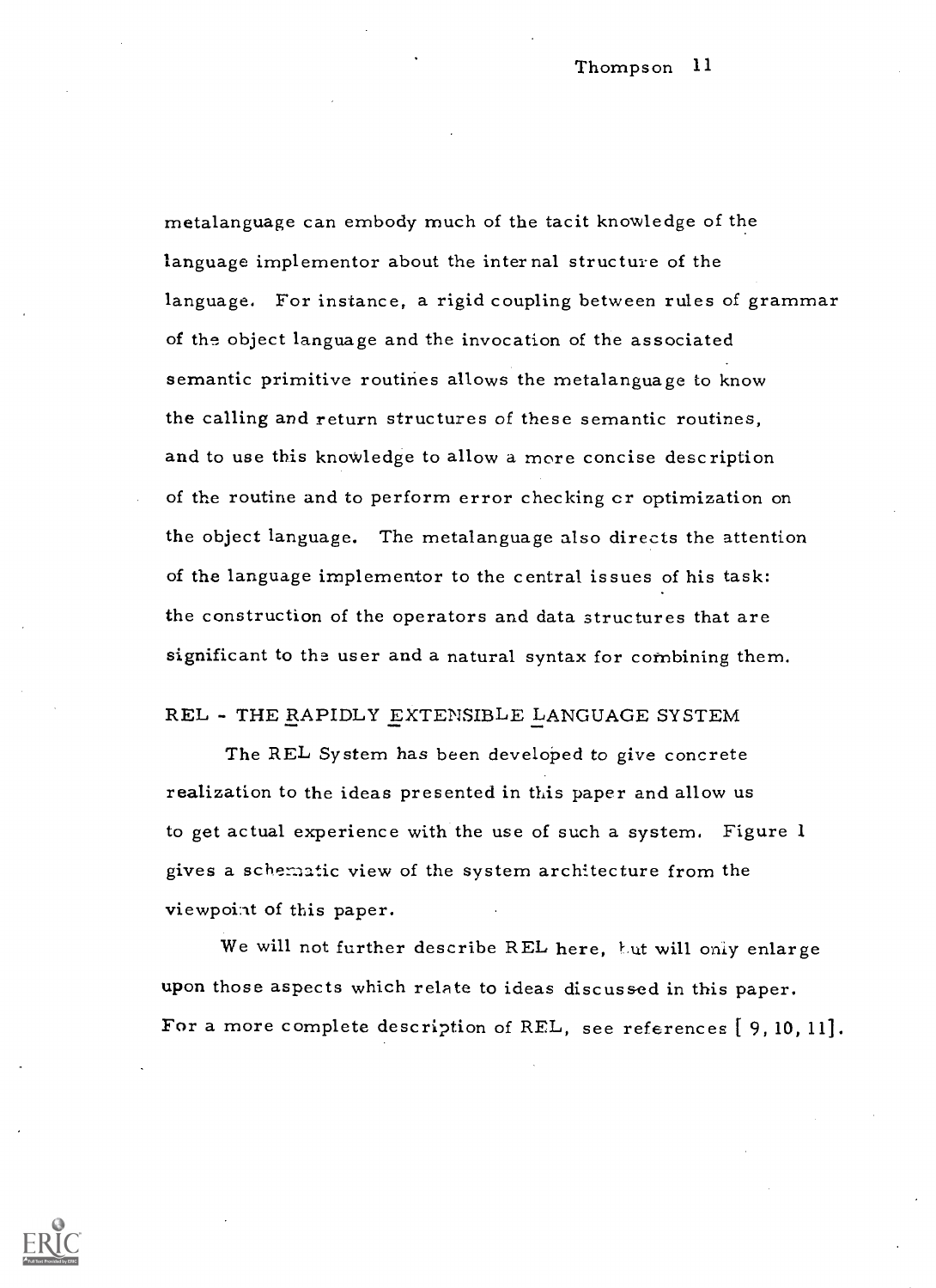

 $\mathcal{O}$ 

Figure 1: Schematic View of the REL System

The REL System provides a metalanguage for the implementation of sentence-driven, syntax-directed, interpretive and extensible applications languages [ 12]. Within the REL environment, a langrage is represented by a set of general rewrite grammar rules, their corresponding processing routines and the data structures of the associated data items. The grammar rules structure the operation of the language: they define the valid syntactic constructs which the user may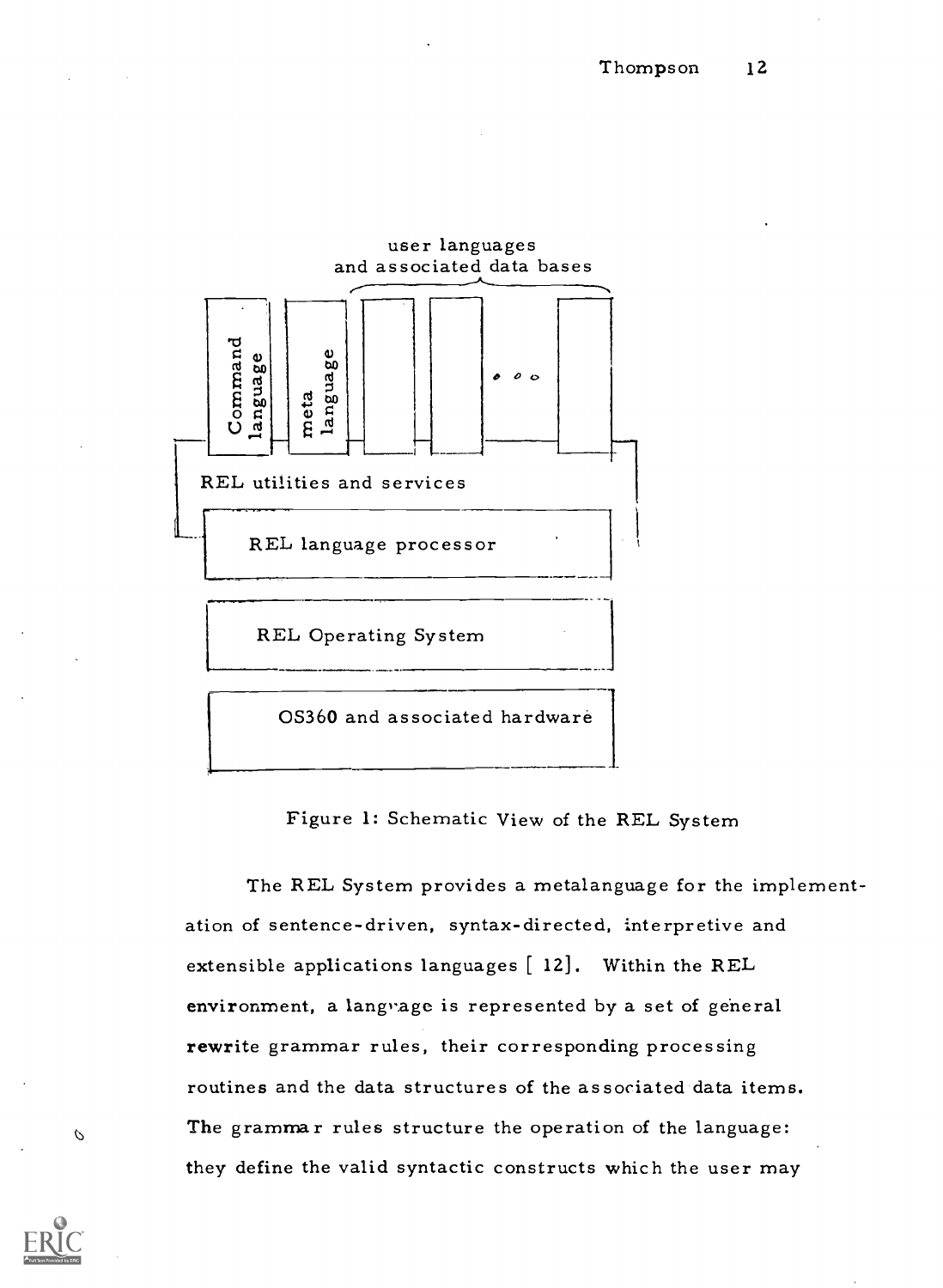employ, they cause invocation of the syntactic and semantic processing routines, and they define which data types may be related in the language. As an example, consider the following grammar rule:

 $\langle$  class; relation image > = >  $\langle$  relation > 'OF'  $\langle$  class > This may be a rule of grammar of a language which expresses aspects of a relation calculus. The rule, written exactly as shown here, states to the REL system that:

- the syntactic construct "name of a relation" followed by the word "of" followed by "name of a class" is valid.
- such a construct represents another data item of the type "class",
- $\bullet$  this new item may be computed by applying the program named "relation image" to the two old data items.

Notice how this metalanguage forces the implementor's attention to exactly the problems which should concern him: the primitive entities of his language,  $e_{\epsilon}g_{\epsilon}$  "class" and "relation"; the primitive operations of the language,  $e_{\bullet}g_{\bullet}$  "relation image"; and the syntax by which these can be combined, e.g. "regions of salesmen", 'suppliers of components."

We have emphasized that the user's language should fit his needs naturally. That means that he must often be able to define new operations on the basis of his previously existing operations to express new tasks and methods of solution. RE L provides the applications programmer with a powerful tool to implement this ability for his language. Using whatever external syntax he finds natural for his

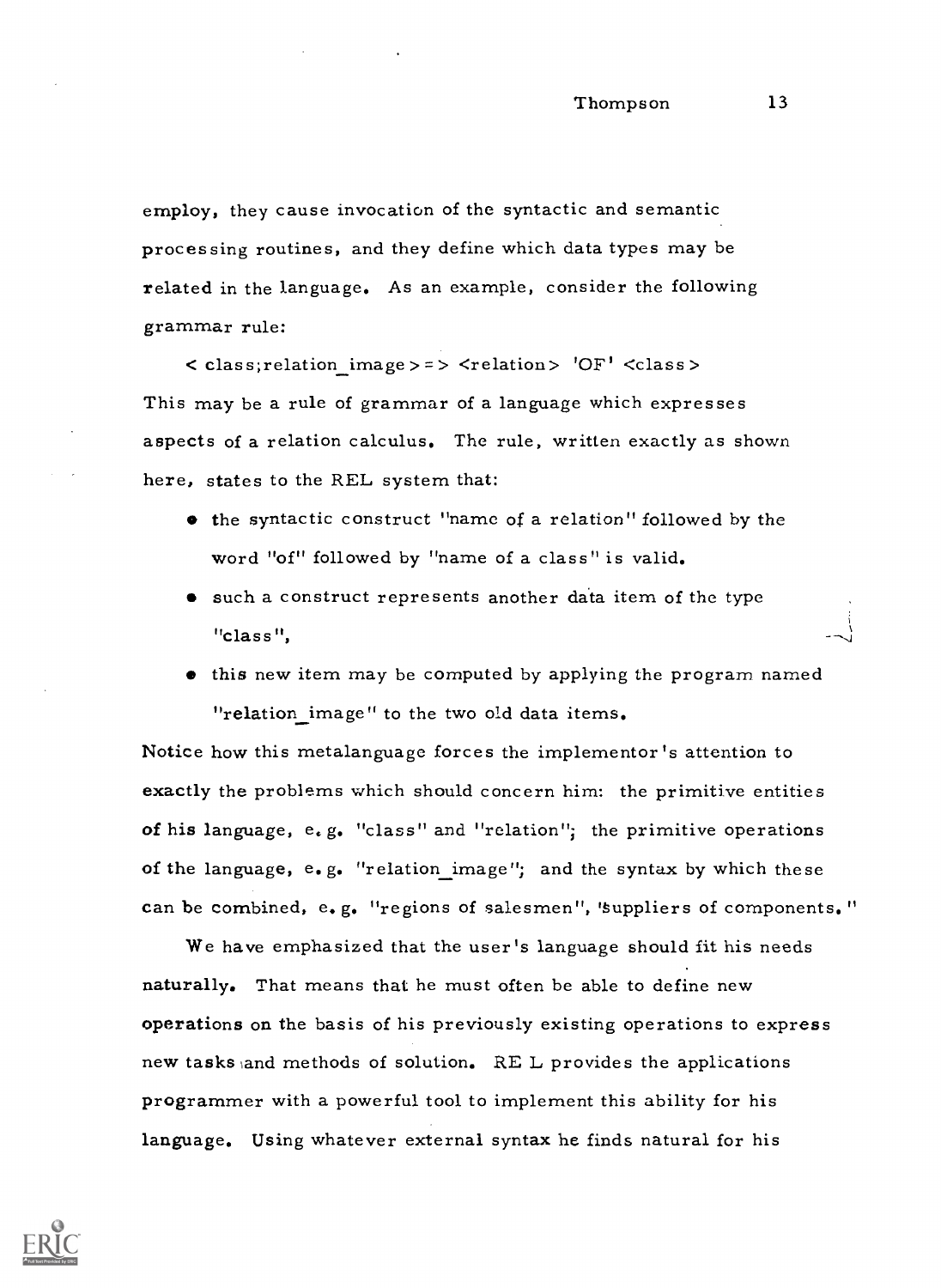users, the programmer can invoke an REL system utility which will add to the user language's grammar new rules which express the desired definitions of the user. We will return to this point later.

## REL APPLICATIONS LANGUAGES

We have used REL to implement a variety of languages and have found it to be very support ive of them. Indeed, even if we had wanted to develop only one fairly complex language, we would have found it desirable to separate the REL system and general language processor facilities from the syntax and semantics of the particular language. Doing so has given us a framework in which to design our languages that has been at least as important as the support we have gotten to actually write the code.

The languages implemented under REL to date include REL English  $[13, 14, 15]$ , the Animated Film Language (AFL)  $[16]$ , a language for solving ordinary differential equations [ 17], and a discrete simulation language  $[18]$ . We present a few examples from the first.

REL English is a technical English question-answering language for the analysis of complex sets of highly interrelated data. Its primitive operations are based on the data and semantics of a relational algebra. Thus, the language was designed with a view to serving users with messy, large-scale data-related models.

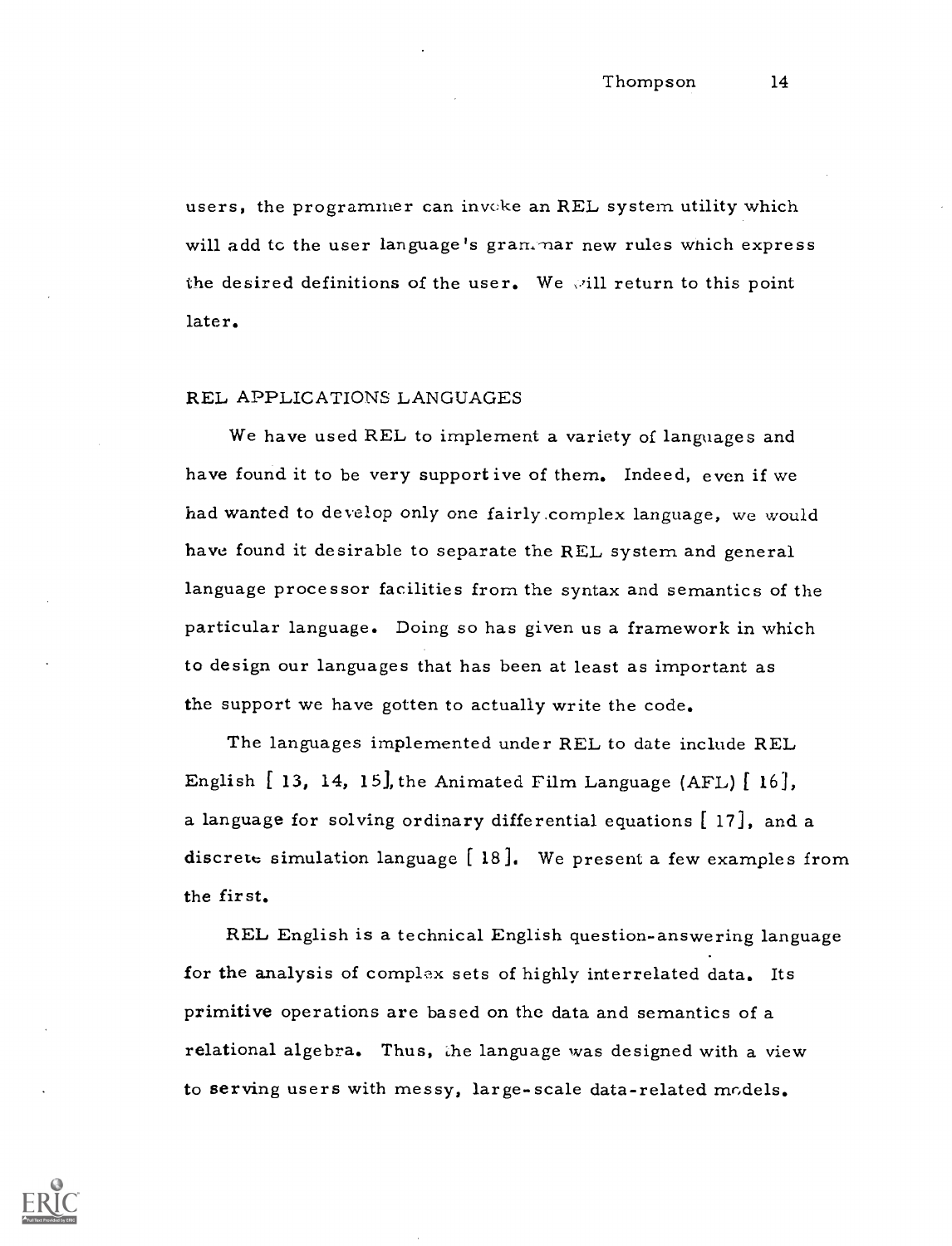REL English's current users include a cultural anthropologist, a research hospital, and elements of a military staff.

The syntax of REL English is a complex, quite natural deep case grammar which provides our users with powerful but concise statement and query capabilities. The primitive data entities of the language are individuals, classes and binary relations. REL English has all the common notions of sentence structure, time, function words like "all", "what" and "the." It does not include any particular vocabulary but provides the ability for the user to introduce new words which denote individuals, classes and relations from his own problem domain. Further, it has the capability for defining new verbs in terms of relations and the verbs of being, and it provides the abiltiy to extend itself by new syntactic forms which represent composed operations of the language, as specified by the user.

Note that this much of REL English is common to a wide variety of users. Relating to the  $\epsilon$  rler discussion of the cost of implementing specialized langua<sub>ties</sub>, we remark that to this point the cost of adding yet another English-based language to REL is merely the effort of deciding that the relational data structure and an English statement and query capability are natural to the user's problem area. To specialize to the requirements of a particular user, the extension facilities of REL English are used to introduce the relevant user concepts to the language.

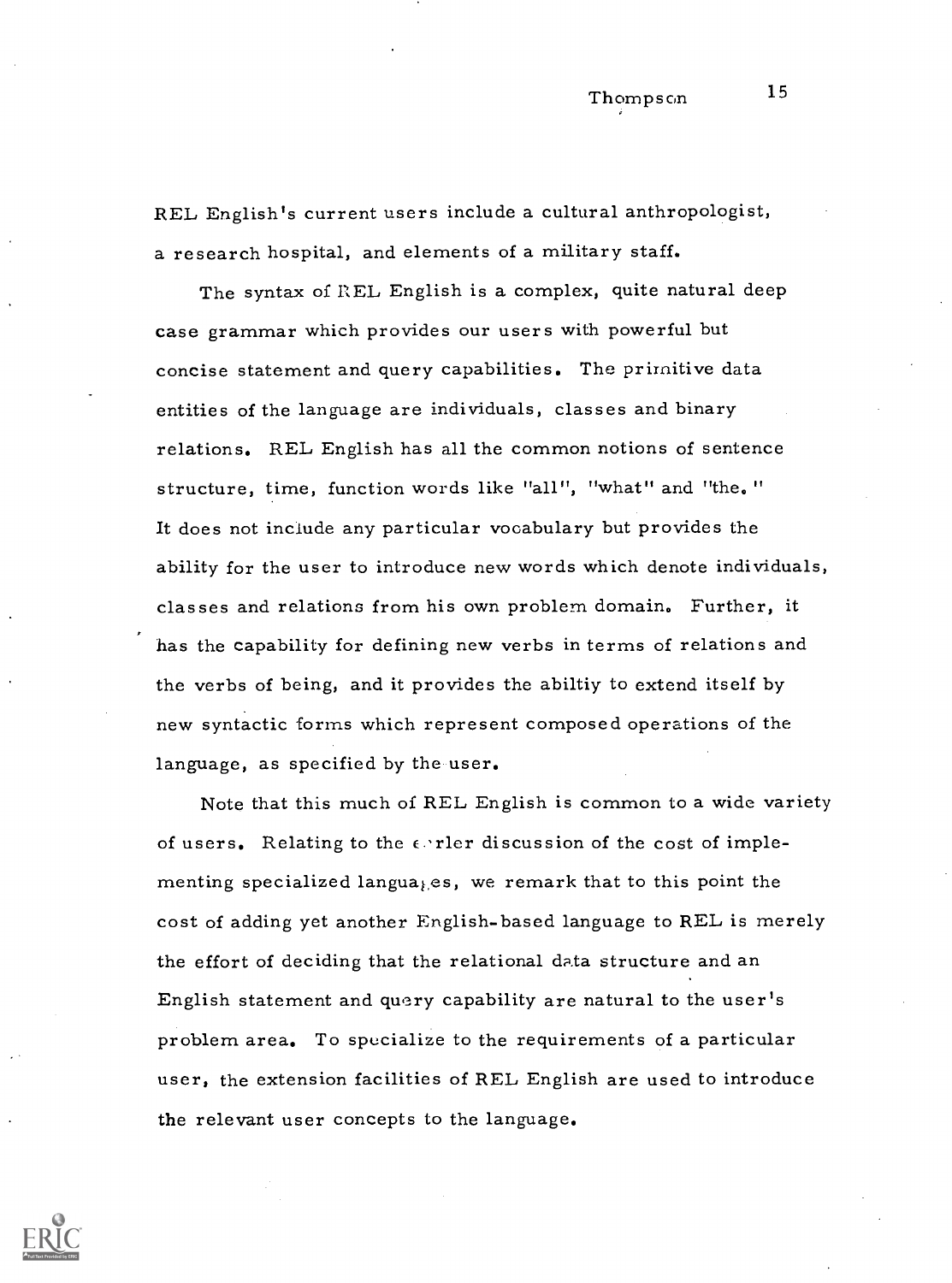Our example will be the familiar one of the personnel data base. The initial preparation of the language consists of acquiring

a copy of REL English and adding appropriate terms:

employee: =class department: =relation immediate supervisor: =relation salary: =number relation

We can then include all of the basic data on each person, usually taking it from some fixed-format file. At this point, the personnel manager can ask the usual questions:

What is Sue Jones' salary?<br>When was John Smith Bob cones' immediate supervisor?<br>How many departments have employees whose salary is over 20000?

The manager will soon extend this simple language with meaningful

and useful terms:

def: senior employee: employ whose salary is at least 18000 def: subordinate: converse of immediate supervisor

Are all managers senior employees?<br>What proportion of senior employees are female?<br>Which managers have more than five subordinates?

The user can, of course, produce reports. The statement:

What is the ratio of male employees to female employees in each department?

produces a columnar listing of the departments and their male/

female ratios. Other involved conceptualizations can be expressed

by verbs:

earn: =verb  $\langle \text{>} \rangle$  is the salary of  $\langle \text{agent>} \rangle$ 

Does some employee earn more than his immediate supervisor ? The capabilities represented here allow the user to efficiently explore the interrelationships which are meaningful to his task.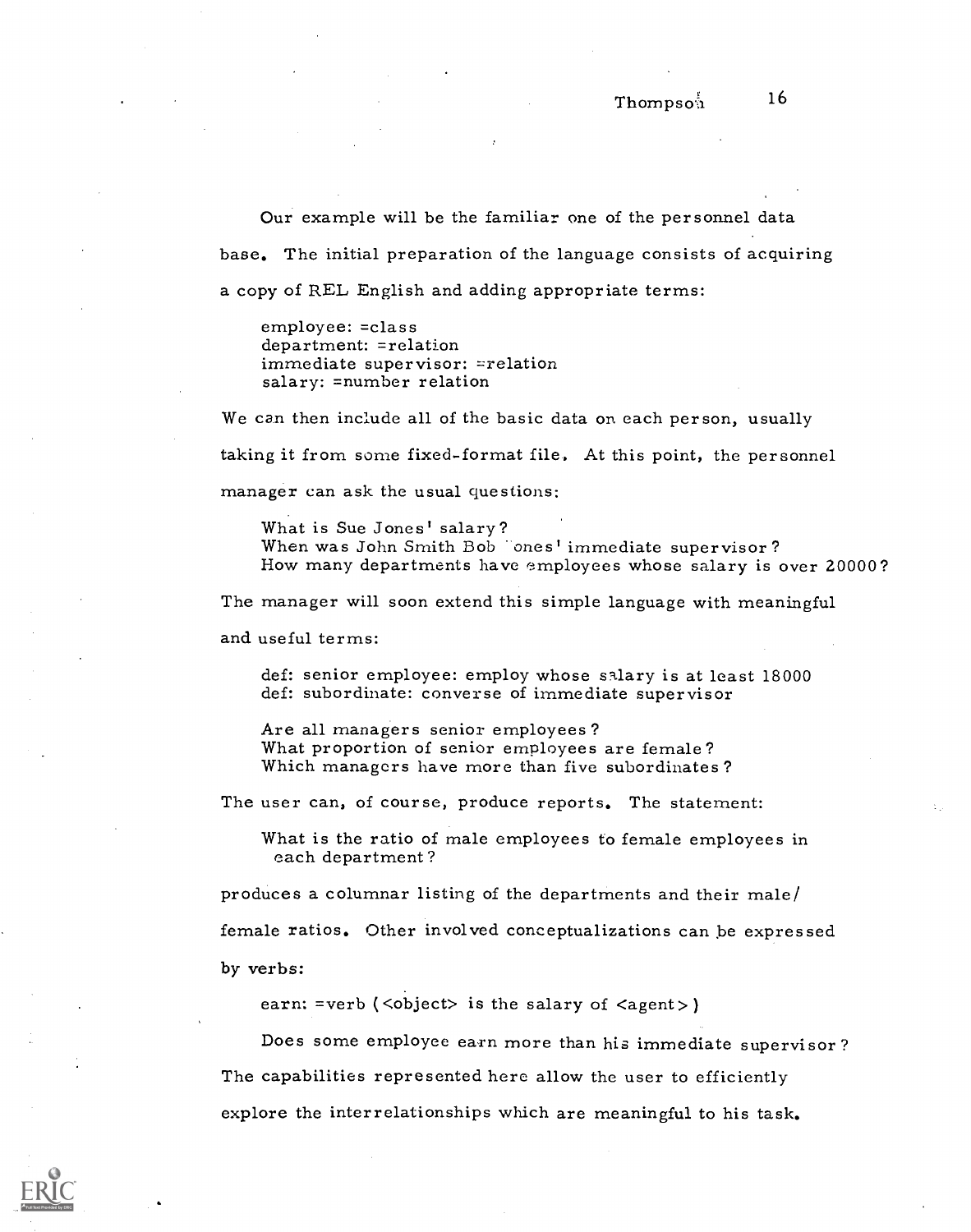The above is a small illustration of the type of applications language which we have implemented in the REL system. Each of the other languages mentioned have quite different syntax and semantics. Although our experience to date is limited, these applications have been found to be directly and effectively usable by their intended users and inexpensive to implement.

#### **CONCLUSION**

The continued development of more sophisticated software and better, less expensive hardware should lead to the tremendous expansion of the computer users' community. As a tool for organizing and managing large, complex human problems, specialized computer languages show great promise to increase our effectiveness in handling an increasingly complicated world; indeed, only by the support of specially tailored "natural" languages will the large group of new computer users have the ability to effectively deal with this growing resource. Whenever possible, the burden of making man-machine communication tractable should fall on the machine, where, we believe the burden is manageable through the use of specially designed mecalanguages and applications languages as we have discussed.

Our experience with REL gives us confidence that the notion of a metalanguage for the implementation of whole classes of appli cations languages is legitimate and valuable. We intend to continue exploring the wide range of end-user oriented languages which find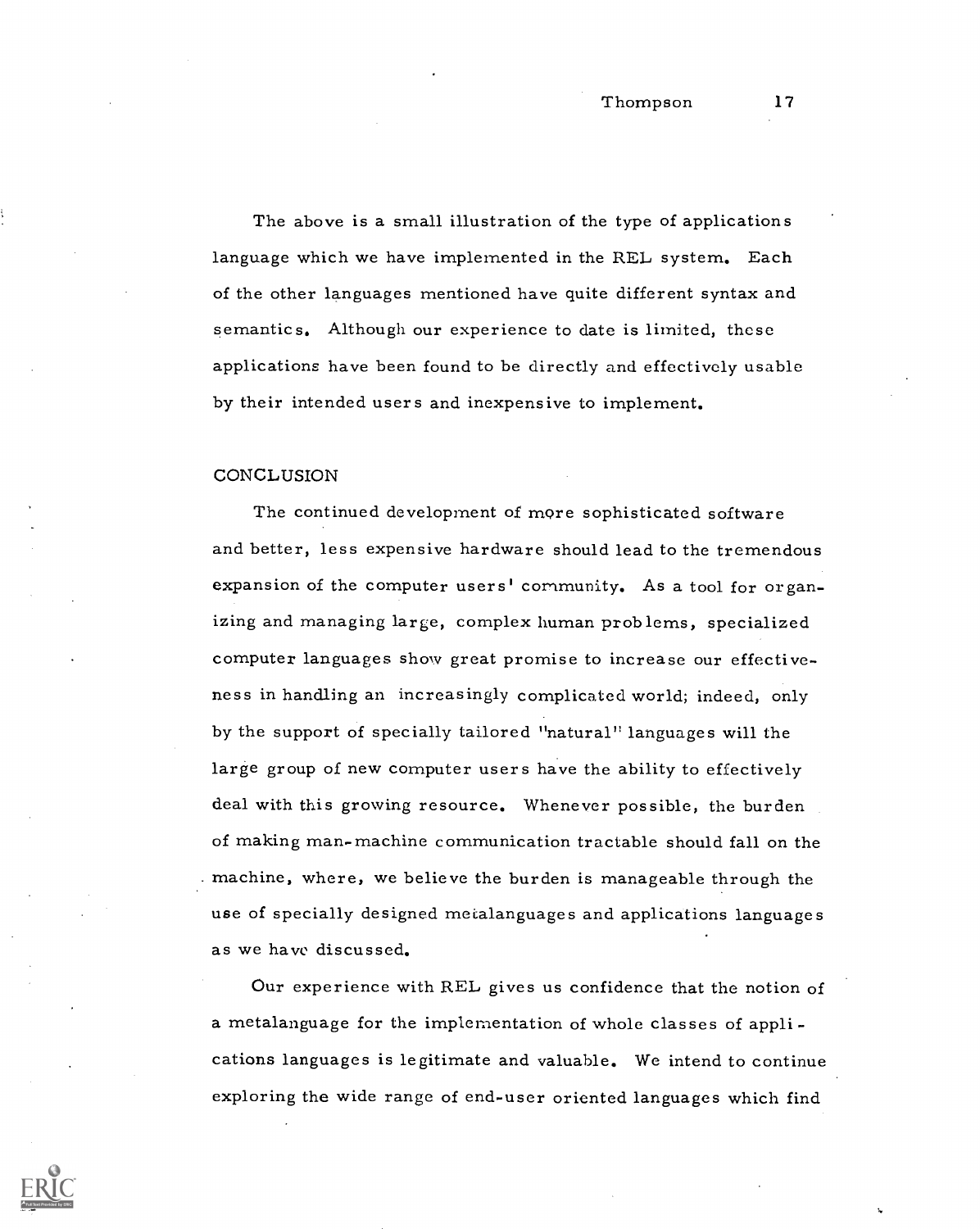a natural home within our system, and we envision the future construction of other metalanguages (or programming systems) for different classes of applications languages.

We would like to make a few final comments about the impact of the above ideas on the computer professions. We expect a redefinition of the realtion between systems programmer, applications programmer and user. The user has problems to solve, which he can state in some language specialized to his universe of discourse. The task of the applications programmer, in our view, is to provide the user not with solutions to individual problems, but with computer languages and capabilities to allow the user to pursue the solutions of his problems in terms of concerts which are natural to his problem domain, The task of the systems programmer is to build efficient language processing systems and their associated metalanguages so that the applications programmer can concentrate on the structuring of the data, preparation of the processing algorithms and specification of the syntax natural to his user. The current work in computer systems, such as REL, will facilitate the task of the applications programmer.

Finally, the power and thus the responsibility of the applications language implementor is great. As our everyday language. affects our thoughts, our computer languages guide and limit our work. An appropriate and flexible applications language can greatly enhance the work of a user; a poor and rigid one can

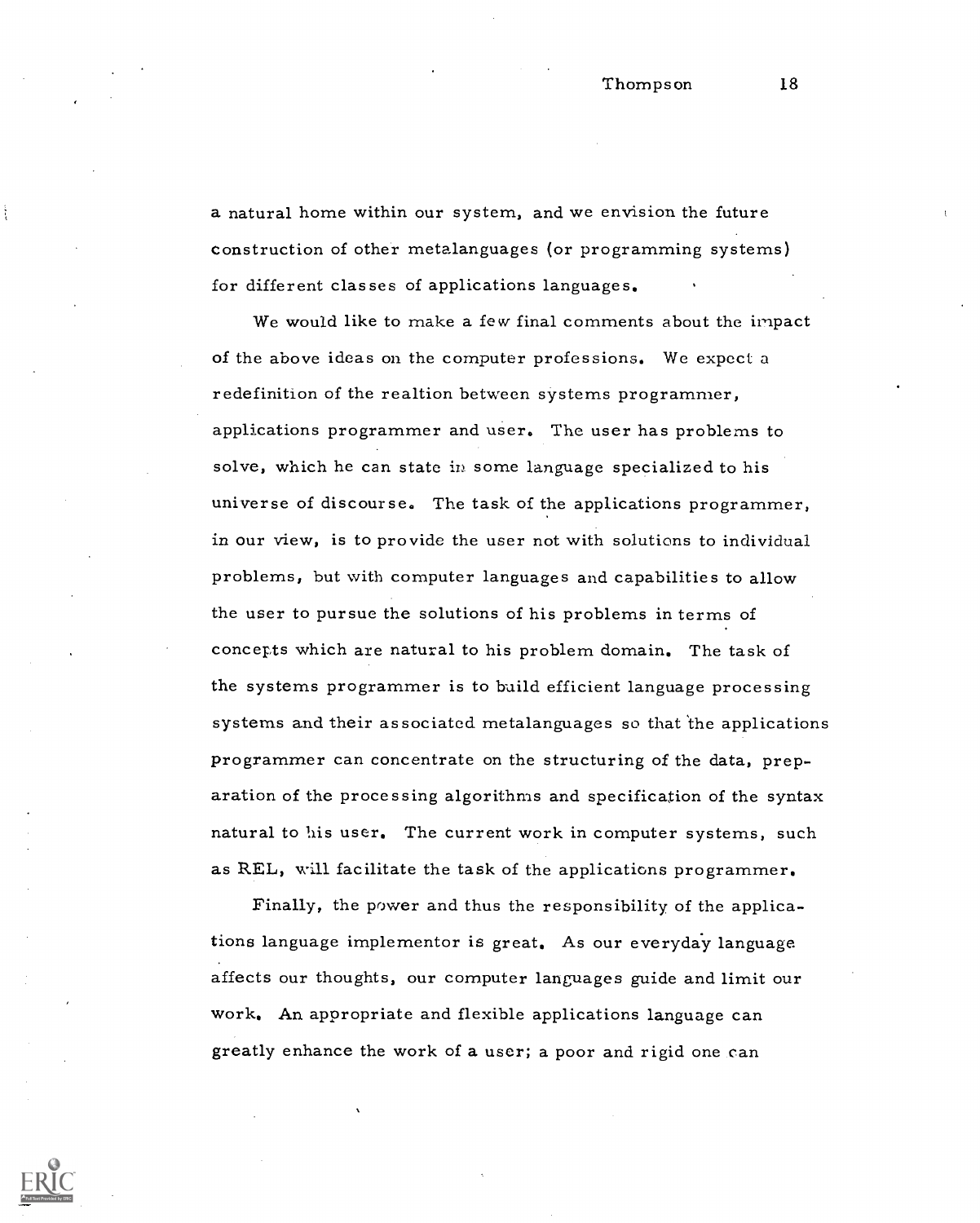impoverish it. The future of our ability to effectively use one of our most powerful tools, indeed, of our ability to cope with an informationally overwhelming world, is at issue.

# ACKNOWLEDGEMENT

The authors would like to acknowledge the assistance of Ms. Sara Gomberg in the preparation of this paper.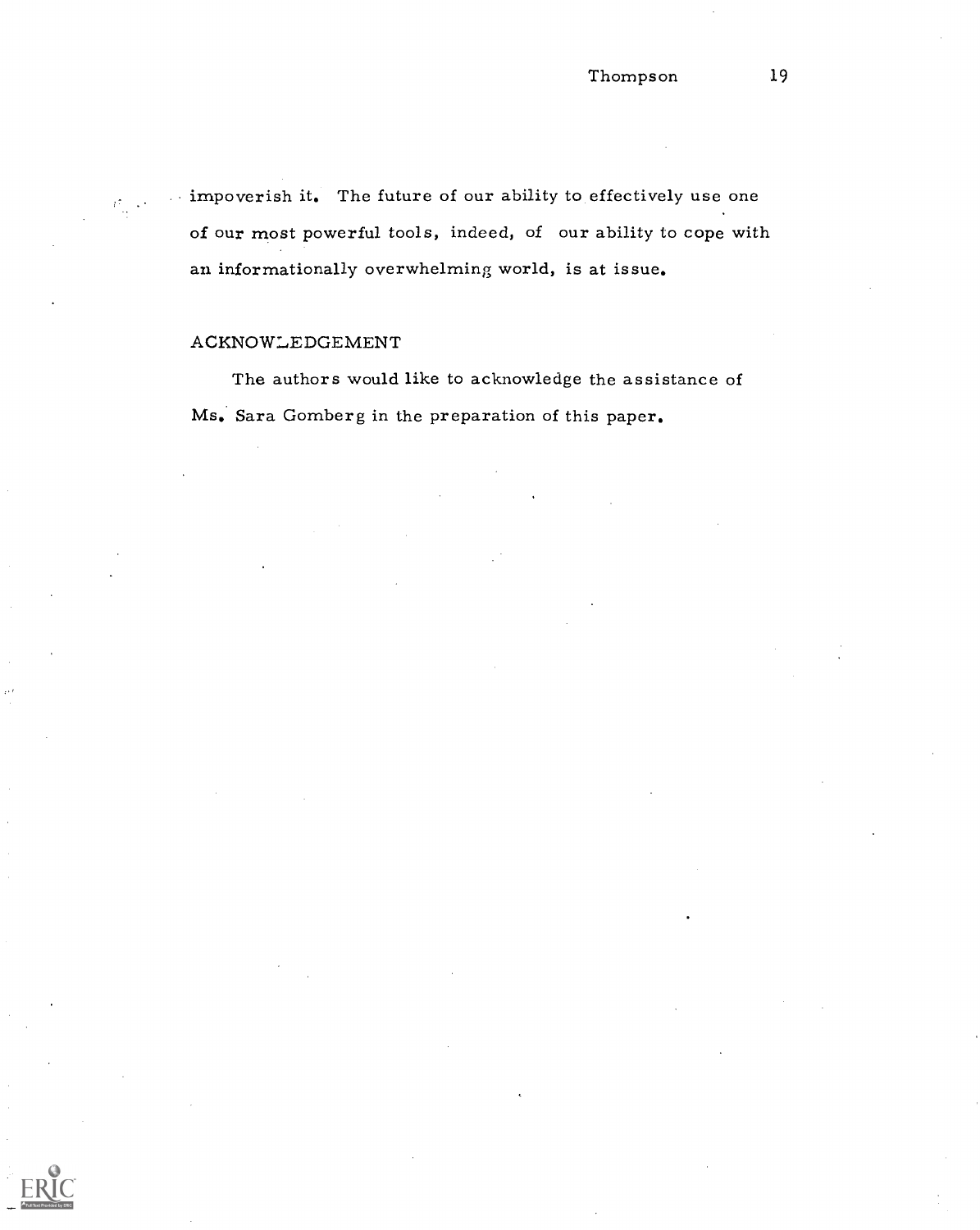#### REFERENCES

1. Nie, N. H. , Bent, D. H. , and Hull, C. H. SPSS: Statistical Package for the Social Sciences. McGraw-Hill, New York, 1970.

2. Symes, L. R. and Roman, R. V. Structure of a language for<br>a numerical analysis problem solving system. In Interactive<br>Systems for Experimental Applied Mathematics, Klerer, M. and Reinfelds, J. (Eds.), Academic Press, New York, 1968, pp. 67-78.

3. APT Part Programming. McGraw-Hill, New York, 1967.

4. Sammet, J. E. Programming Languages: History and Fundamentals. Prentice-Hall, Englewood Cliffs, N.J., 1969.

5. Sammet, J. E. Roster of programming languages, 1972. Computers and Automation 21, ( B (August 30, 1972), pp. 123-132.

6. Dmytryshak, C. A. The universal consulting language - alias the investment analysis language. 1972 FJCC, AFIPS Conf.  $Proc$ . vol. 41, part I, pp. 525-535.

7. Thompson, F. B. and Dostert, B. H. The future of specialized languages. 1972. SJCC, AFIPS Conf. Proc. vol. 40, pp. 313-319.

8. Greenfeld, N. R. Computer System Support for Data Analysis.<br>Doctoral Dissertation, REL Project Report No. 4, California Institute of Technology, Pasadena, Calif. , 1972.

9. Thompson, F. B., Lockemann, P. C., Dostert, B. H. and Deverill, R. S. REL: A rapidly extensible language system.<br>Proc. of the 24th ACM Natl. Conf., 1959, 399-417.

10. Dostert, B. H. REL - An Information System for a Dynamic Environment. REL Project Report No. 3, California Institute of Technology, Pasadena, Calif., 1971.

11. Thompson, F. B. and Dostert, B. H. The REL System,<br>Fourth International Symposium on Computer and Information<br>Sciences (COINS-72), Miami, Florida, Dec. 1972.

12. Szolovits, P. The REL Language Writer's Language:<br>A Metalanguage for Implementing Specialized Applications Languages.<br>Doctoral Dissertation, California Institute of Technology, Pasadena,<br>Calif., forthcoming.

13. Dostert, B. H. and Thompson, F. B. The Syntax of REL<br>English. REL Project Report No. 1, California Institute of<br>Technology, Pasadena, Calif. 1971.